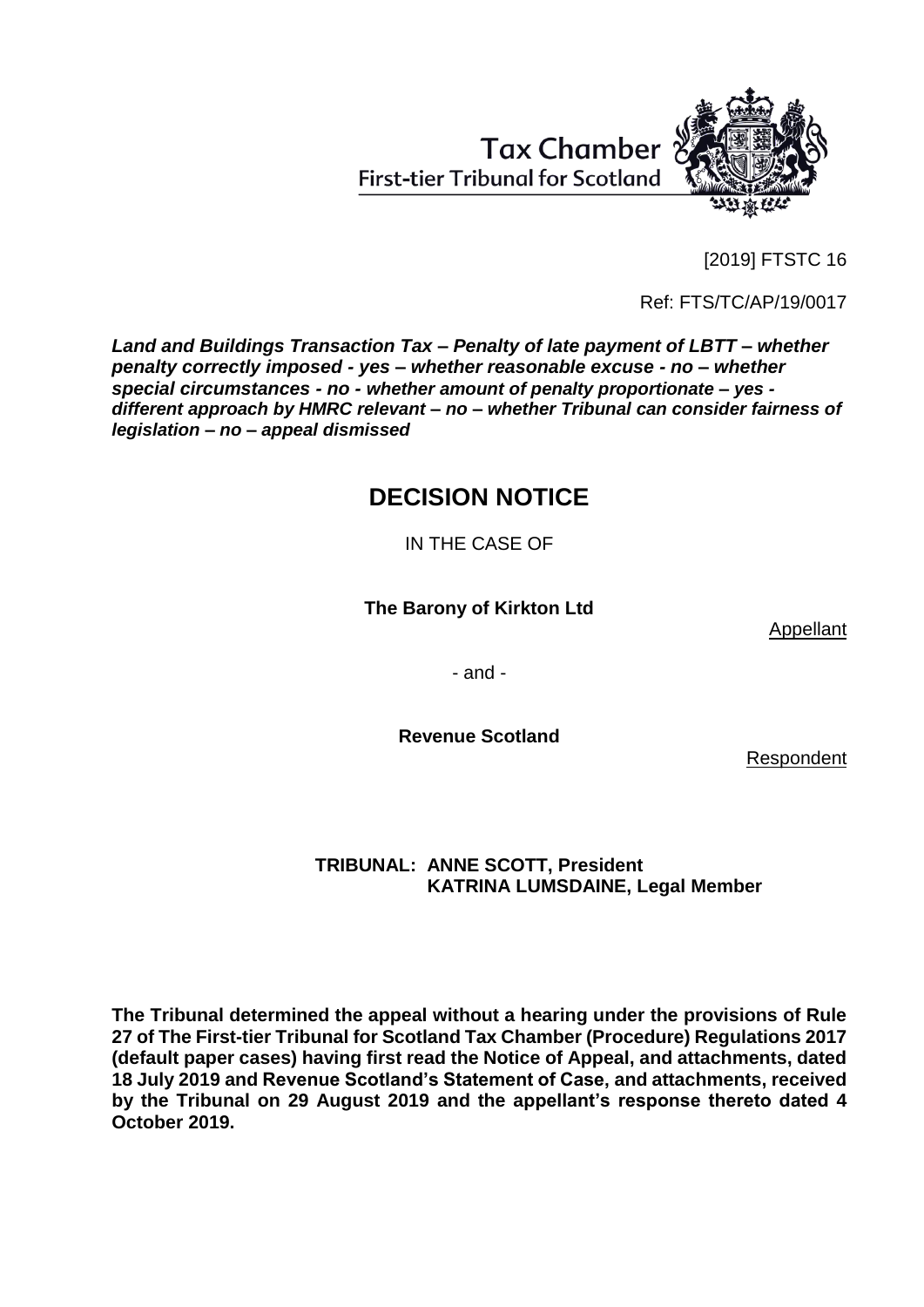## **DECISION**

# **Introduction**

1. This is an appeal against a penalty of £318 ("the penalty") contained in a penalty assessment notice issued by Revenue Scotland to the Appellant under Sections 168 and 169 of the Revenue Scotland and Tax Powers Act 2014 ("RSTPA") on 26 March 2019.

2. The penalty was imposed because the Appellant had not paid Land and Buildings Transaction Tax ("LBTT") on the due date for payment.

- 3. There is no dispute between the parties in regards to:
	- (a) The factual background to the case;
	- (b) The relevant legislative provisions; and
	- (c) The fact that the penalty has been correctly calculated at the rate of 5% of the tax that was due and payable.

4. In the Decision, we therefore summarise only the directly relevant facts and legislative provisions although we annex at Appendix 1 the full text of the relevant legislation.

## **The factual background**

5. The Appellant instructed solicitors, John Jackson and Dick, ("the agent") to act as its agent.

6. The Appellant purchased a number of non-residential properties in South Lanarkshire. Although, the Appellant, in its Notice of Appeal refers to ten linked transactions, the electronic LBTT return submitted by the agent on 19 September 2018 disclosed that there were eight properties and the LBTT was calculated on that basis.

7. The effective date of the transaction was 7 September 2018.

8. In terms of Section 40(2) of the Land and Buildings Transaction Tax (Scotland) Act 2013 ("LBTTA"), payment of LBTT is due at the same time as the return is submitted. Section 40(4) LBTTA states that "...tax is treated as paid if arrangements satisfactory to the Tax Authority are made for payment of the tax."

9. As a matter of concession, where payment is to be made by BACS or CHAPS, Revenue Scotland accept that payment will be treated as being made timeously if it is made within five working days of the due date. For that reason, in the Declaration part of the return the "Latest payment date for arrangements satisfactory" is stated to be "26/09/2018".

10. On 11 September 2018, the Appellant put the agent in funds to make payment of the LBTT but no payment was made either on the due date or within seven days thereof.

11. On or around 26 September 2018 the Appellant was notified by the agent that the application for registration of one of the properties had been accepted by The Keeper of the Registers of Scotland ("the Keeper") on 24 September 2018.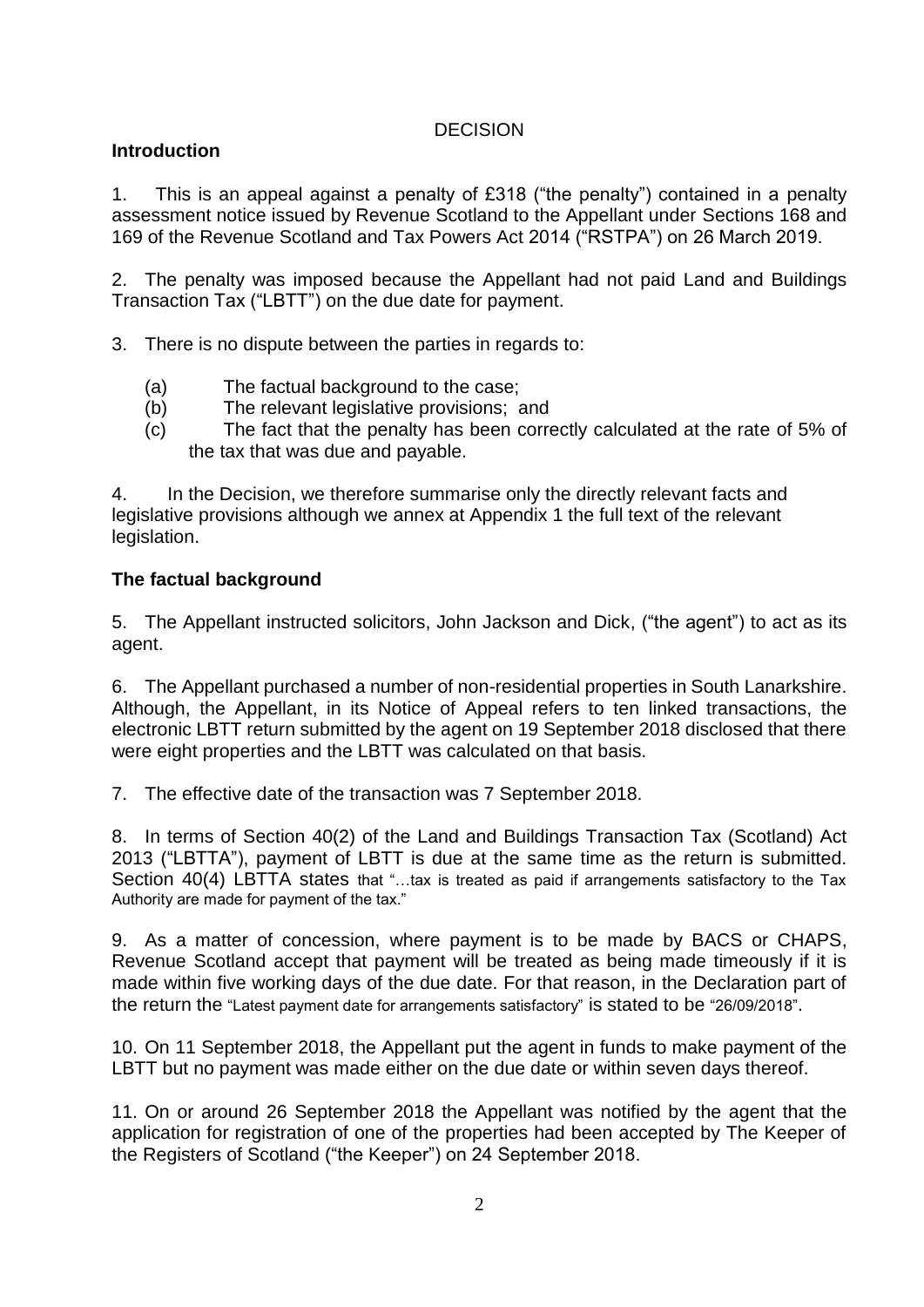12. Revenue Scotland sent the agent an email reminder on Friday 18 January 2019 at 10:47 pointing out that the LBTT of £6,364 had not been paid. (It was not a Saturday as argued by the agent in the Notice of Appeal.)

13. Payment of the £6,364 of LBTT was received electronically from the agent by Revenue Scotland on Tuesday 22 January 2019.

14. The Penalty Assessment Notice was issued by Revenue Scotland to the Appellant on 26 March 2019 in a total sum of £378 including £60 relating to interest on the unpaid tax. That interest was paid on 10 April 2019. The penalty has not been paid.

## **Legislation**

15. As indicated at paragraph 8 above, Section 40 LBTTA provides that LBTT must be paid when the return is lodged or by the arrangement satisfactory date.

16. Section 168 RSTPA provides that a penalty is payable where a person fails to pay LBTT on or before the date falling 30 days after the date by which the amount due in terms of Section 40 LBTTA must be paid.

17. Section 169 RSTPA provides that the penalty is 5% of the unpaid tax. In this case, 5% of the unpaid tax of £6,364 amounts to £318.

18. Section 177 RSTPA provides that "Revenue Scotland may reduce the penalty … if it thinks it right to do so because of special circumstances". There is no definition of special circumstances and the examples of what do not constitute special circumstances are not relevant in this appeal. Section 177(3) specifies that reducing a penalty includes:

- "(a) remitting a penalty entirely,
- (b) suspending a penalty, and
- (c) agreeing a compromise in relation to proceedings for a penalty."

19. Section 178 RSTPA provides that liability to a penalty will not arise if there is a reasonable excuse for the failure to make a payment timeously. There is no definition of reasonable excuse, but Section 178(3) specifies that where a taxpayer relies on a third party to do anything, that is not a reasonable excuse unless the taxpayer took reasonable care to avoid the failure.

20. Section 43 LBTTA provides that the Keeper may not accept an application for registration of a document effecting or evidencing a notifiable transaction unless any tax payable in respect of the transaction has been paid. Like Section 40, Section 43(4) goes on to provide that that tax is treated as paid if arrangements satisfactory to Revenue Scotland are made for the payment of the tax.

### **The Appellant's arguments**

21. The Appellant's agent conceded that the payment of the LBTT was late, but argued that: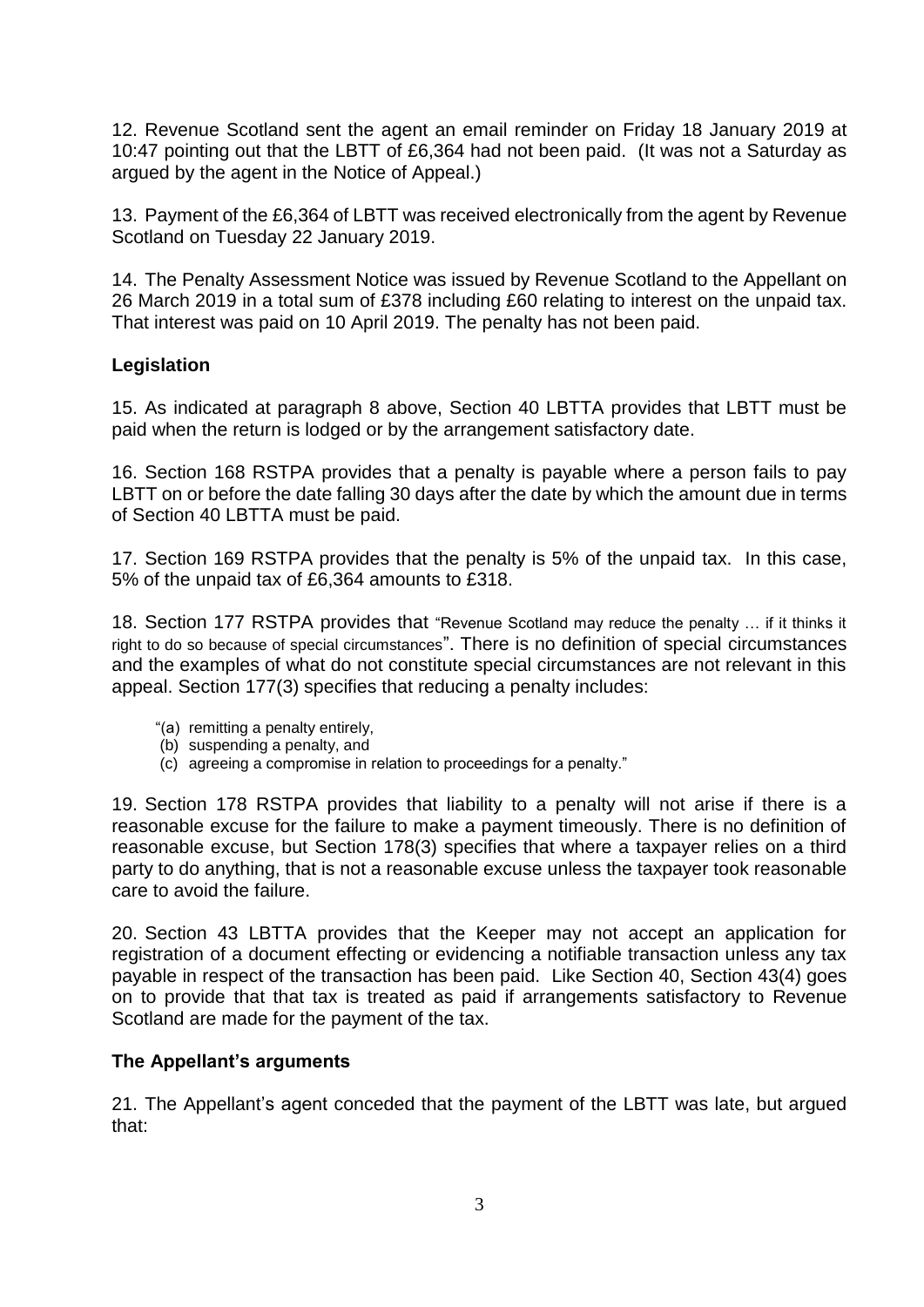a. The Appellant should not be subject to the penalty, as the late payment of the LBTT was due to an internal error by its solicitors, not by it. The Appellant had put its solicitors in funds to pay the tax timeously. Further, it was entitled to have concluded that the tax was paid, as the Keeper had accepted at least one of the applications for registration. It should, therefore, not be held liable for the oversight of the agent

b. The Appellant was not responsible for the delay in payment and was entitled to believe that there had been full compliance. It is contrary to human rights to fine a party who is blameless.

c. The amount of the penalty, at 5% of the LBTT, is wholly disproportionate in this case.

d. It is unfair that Revenue Scotland has not exercised its discretion to reduce or waive the penalty, particularly against a background in which HMRC often does so.

e. The same author issued letters on 8 May and 20 June 2019 and therefore there was a lack of objectivity on the part of Revenue Scotland.

f. Revenue Scotland are at fault in not having a system to send reminders more quickly.

### **Revenue Scotland's arguments**

22. The tax was paid late and the penalty properly imposed in terms of the legislation.

23. The Appellant has failed to establish grounds to warrant the variation or cancellation of the penalty.

24. Specifically, the Grounds of Appeal do not disclose a sufficient basis to justify a reduction of the penalty for special circumstances or that the penalty should be waived as a result of a reasonable excuse for the failure.

25. The penalty, at 5% is not disproportionate and Revenue Scotland is bound to apply the law subject only to the statutory powers of mitigation. Beyond that it has no discretion.

# **Discussion**

### *Was the penalty correctly imposed?*

26. It is well established that in an appeal against a penalty, Revenue Scotland has the burden of proving that the penalty was properly imposed. As Judges Herrington and Poole in the UK Upper Tribunal in *Perrin v HMRC<sup>1</sup>* ("Perrin") made clear at paragraph 69:

"Before any question of reasonable excuse comes into play, it is important to remember that the initial burden lies on HMRC to establish that events have occurred as a result of which a penalty is, *prima facie,* due. A mere assertion of the occurrence of the relevant events in a statement of case is not sufficient. Evidence is required and unless sufficient evidence is provided to prove the relevant facts on

<sup>1</sup> [2018] UKUT 156 (TC)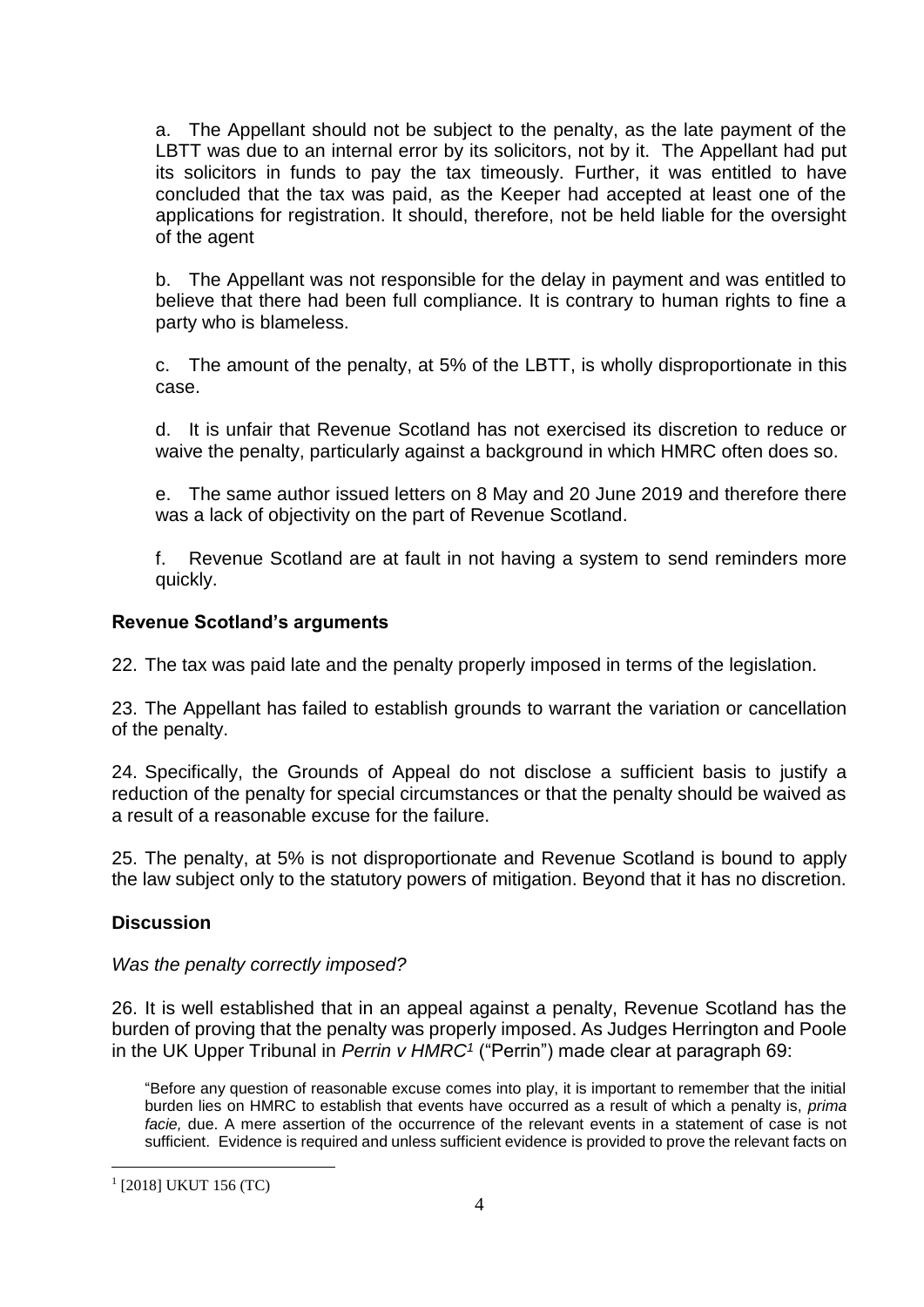a balance of probabilities, the penalty must be cancelled without any question of 'reasonable excuse' becoming relevant."

27. Revenue Scotland has furnished the relevant evidence. There is no doubt that the LBTT was paid late and that the penalty has been correctly calculated in terms of the legislation. Revenue Scotland have therefore discharged their burden of proof.

28. The penalty regime in RSTPA and the Tribunal's jurisdiction was discussed at some length in *Straid v Revenue Scotland<sup>2</sup>* ("Straid"). We adopt that reasoning.

29. The burden of proof now rests with the Appellant. Although the legislation commences with special circumstances, it is in fact appropriate to start with consideration of reasonable excuse since, if that is established, there is no need to consider special circumstances.

#### *Reasonable Excuse*

30. It is not disputed that the reason for the failure to pay the LBBT was due to an internal administrative oversight on the part of the agent. Can that amount to a reasonable excuse for the Appellant?

31. The Tribunal in *Straid* sets out the law on reasonable excuse at paragraphs 42 to 46 which we annex at Appendix 2.

32. Although Revenue Scotland refer to a number of cases, the case which is in point, and with which we agree, is *Begbies Traynor (Central) LLP v Revenue Scotland<sup>3</sup>* ("Begbies")*.*  We adopt the reasoning of the Tribunal at paragraphs 56-59 which read:

"56.In terms of Section 178 of RSTPA a taxpayer may be spared a penalty if the taxpayer has an excuse, but the excuse must be a reasonable one. Reasonable excuse is not defined in RSTPA. We set out in paragraphs 45 and 46 in *Straid* the relevant test which is an objective test applied to the individual facts and circumstances of the appellant.

57.The reason for the failure to make the return was an oversight by one of the appellant's agent's personnel. That was a mistake, and unfortunately not an unusual one. The question as to whether a genuine mistake can amount to a reasonable excuse has been considered in *Garnmoss Limited t/a Parham Builders v HMRC<sup>4</sup>* where Judge Hellier said in the context of reasonable excuse for VAT default surcharges at paragraph 12:

'What is clear is that there was a muddle and a *bona fide* mistake was made. We all make mistakes. This was not a blameworthy one. But the Act does not provide shelter for mistakes, only for reasonable excuses. We cannot say that this confusion was a reasonable excuse. …'.

58. A simple administrative oversight is a mistake but in the absence of any other information does not amount to a reasonable excuse. However, it is the appellant who is liable for the penalty and the potential reasonable excuse….is that reliance was placed on the agent."

*Reliance on a third party as a reasonable excuse*

59. Judge Bishopp in *Ryan v HMRC*<sup>5</sup> , which was a case about a penalty for late submission of a Stamp Duty return and so is very relevant here, stated:

<sup>2</sup> [2017] FTSTC 2

<sup>3</sup> [2019] FTSTC 4

<sup>4</sup> [2012] UKFTT 315 (TC)

<sup>5</sup> [2012] UKUT 9 (TCC)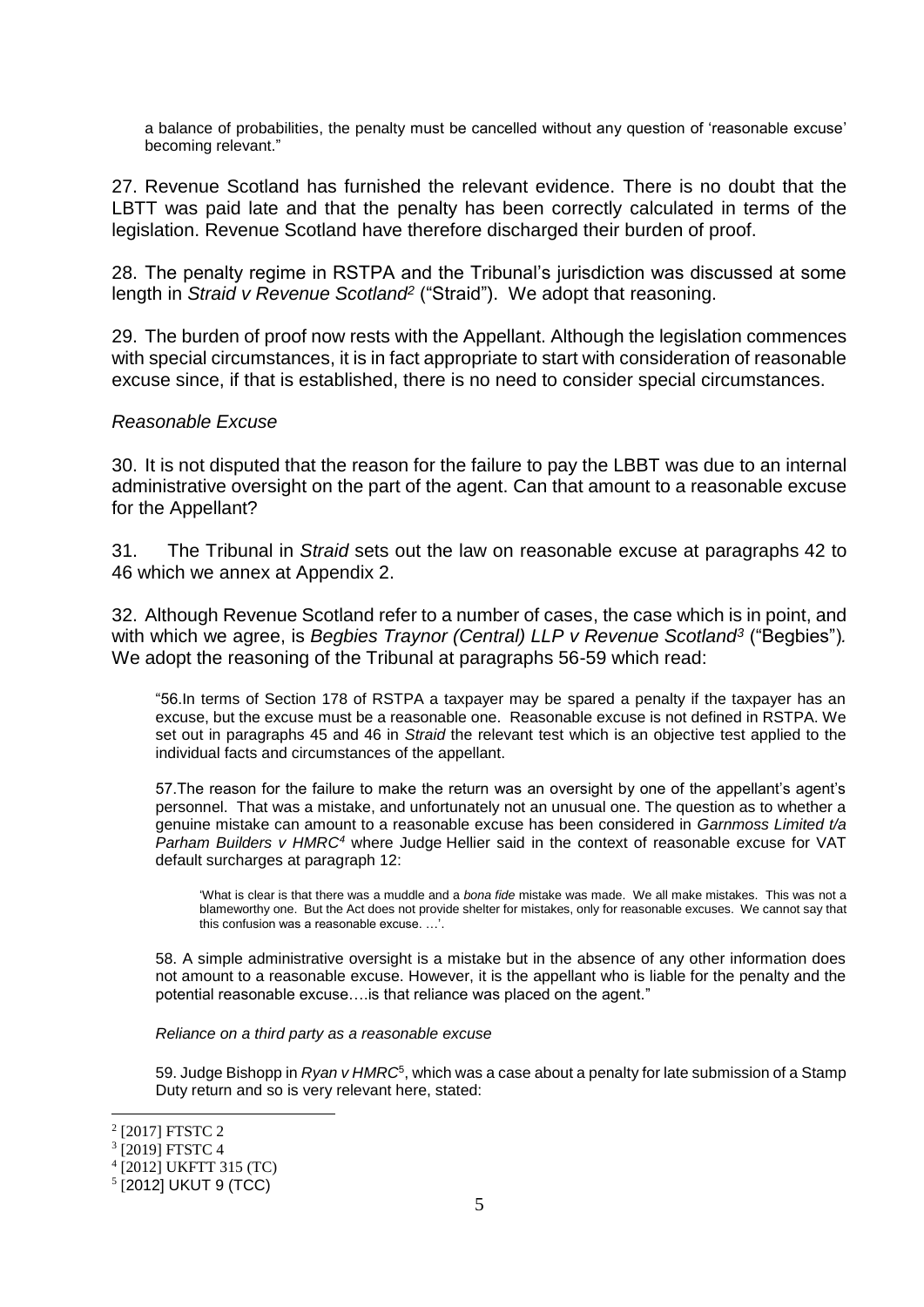'On the other hand I have to agree with Mr Ryan that if he was represented in the transaction by a solicitor, he should be entitled to expect the solicitor not merely to advise him of his obligation to submit a return but to perform the obligation for him. But that is not the same as saying that he has a reasonable excuse, within the meaning of the legislation. The plain purpose of the legislation is to encourage the prompt submission of returns by imposing penalties on those who submit them late. The penalty is imposed on the person concerned, and not upon his solicitor or any other representative. The purpose of the legislation would be defeated if a penalty could be escaped by the expedient of placing the blame on a dilatory solicitor. If Mr Ryan believes he has been let down by his solicitor, his remedy is to take the matter up with the solicitor.'"

- 33.We agree.
- 34.Since the decision in *Begbies* was issued, the Upper Tribunal in *HMRC v Katib<sup>6</sup>* ("Katib") has considered the question of reliance on an agent. At paragraph 54 the Tribunal stated:

"54… In *Hytec Information Systems v Coventry City Council* [1997] 1 WLR 666, when considering the analogous question of whether a litigant's case should be struck out for breach of an "unless" order that was said to be the fault of counsel rather than the litigant itself, Ward LJ said, at 1675:

Ordinarily this court should not distinguish between the litigant himself and his advisers. There are good reasons why the court should not: firstly, if anyone is to suffer for the failure of the solicitor it is better that it be the client than another party to the litigation; secondly, the disgruntled client may in appropriate cases have his remedies in damages or in respect of the wasted costs; thirdly, it seems to me that it would become a charter for the incompetent (as Mr MacGregor eloquently put it) were this court to allow almost impossible investigations in apportioning blame between solicitor and counsel on the one hand, or between themselves and their client on the other."

35. In itself the failure by the agent cannot be a reasonable excuse for the Appellant.

36. Section 178(3)(b) of RSTPA provides that where a taxpayer relied on any other person to make the payment it is not a reasonable excuse unless the taxpayer took reasonable care to avoid the failure. The agent argued that the Appellant had taken reasonable care in that it had put the agent in funds to pay the LBTT and the application for registration had been accepted by the Keeper. Therefore it was reasonable for the Appellant to assume that the LBTT had been paid.

37. As can be seen from *Begbies* and *Katib*, putting the agent in funds did not entitle the Appellant to conclude that payment of the LBTT had in fact been made and, of course, it did not ensure that payment of the LBTT was made on time. Providing the funds to the agent was nothing more than a step in the process to enable payment of the LBTT to be made.

38. Does the acceptance by the Keeper of the application for registration amount to a reasonable excuse? The agent does not refer to Section 43(1)(b) LBTTA which provides that the Keeper may not accept an application for registration of a document effecting or evidencing a notifiable transaction unless any tax payable in respect of the transaction has been paid.

39. The agent simply states that the Appellants (sic) were notified that the Keeper had accepted an application for registration of a document effecting or evidencing a notifiable

<sup>6</sup> [2019] UKUT 0189 (TCC) paragraphs 54 and 55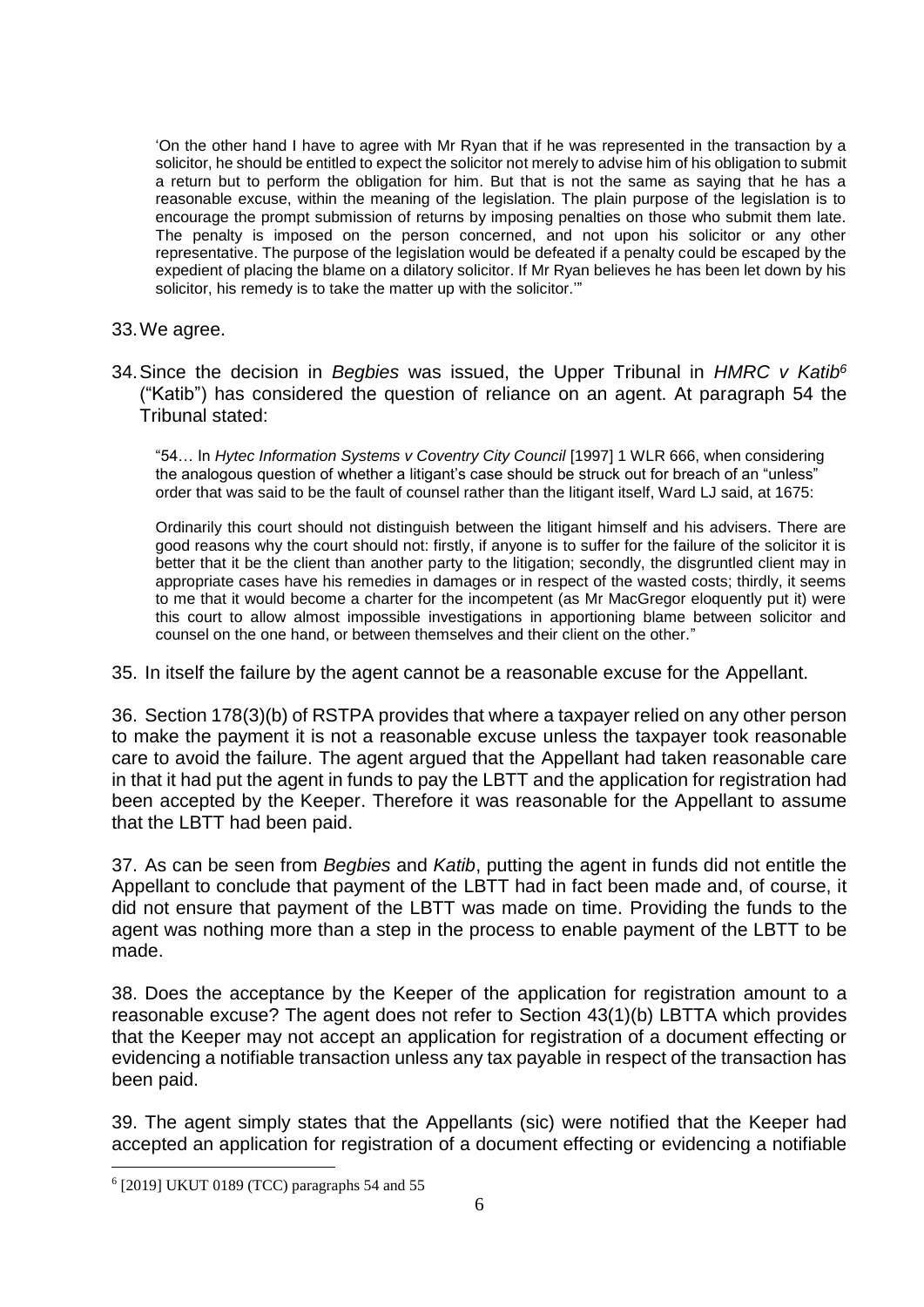transaction on 24 September 2018 and the registration for one of the properties was issued on 26 September 2018. The inference was that the Appellant was entitled to conclude from this that the tax had, in fact, been paid.

40. Section 43 must be read as a whole. Subsection (4) provides that for the purposes of subsection (1)(b), tax is treated as paid if arrangements satisfactory to the Tax Authority are made for payment of the tax. Clearly, the Keeper may accept an application if the tax has in fact been paid or if arrangements satisfactory to Revenue Scotland are made for payment of the tax.

41. In choosing to pay by BACS or CHAPS the agent entered into an arrangement that was satisfactory to Revenue Scotland. Unfortunately the agent failed to comply with that.

42. The Keeper registered the title on 24 September 2018 which was two days before the extended due date for payment in terms of that arrangement. All that can be inferred from that is that it was reasonably expected that the agent would honour the obligation and the tax would be paid timeously

43. Even if the Appellant had been aware of the provisions of Section 43, which seems highly improbable, the Appellant could conclude from the Keeper's acceptance on 24 September 2018 no more than that either the tax had in fact been paid, or there was a satisfactory arrangement in place for it to be paid. On that date there was a satisfactory arrangement in place, as the LBTT return makes clear.

44. Neither the agent nor the Appellant was entitled to conclude from the acceptance of the application by the Keeper on 24 September 2018 that the LBTT had been paid.

45. For all these reasons, we find that the Appellant has not established that there was a reasonable excuse for the late payment of the LBTT.

#### *Special circumstances*

46. The Tribunal in *Straid* sets out the law on special circumstances at paragraphs 58 to 65 which we annex at Appendix 2. We adopt that reasoning.

47. Unfortunately, administrative oversight, whether by the Appellant or the agent, is neither unusual nor uncommon.

48. We therefore find that there are no special circumstances in this appeal.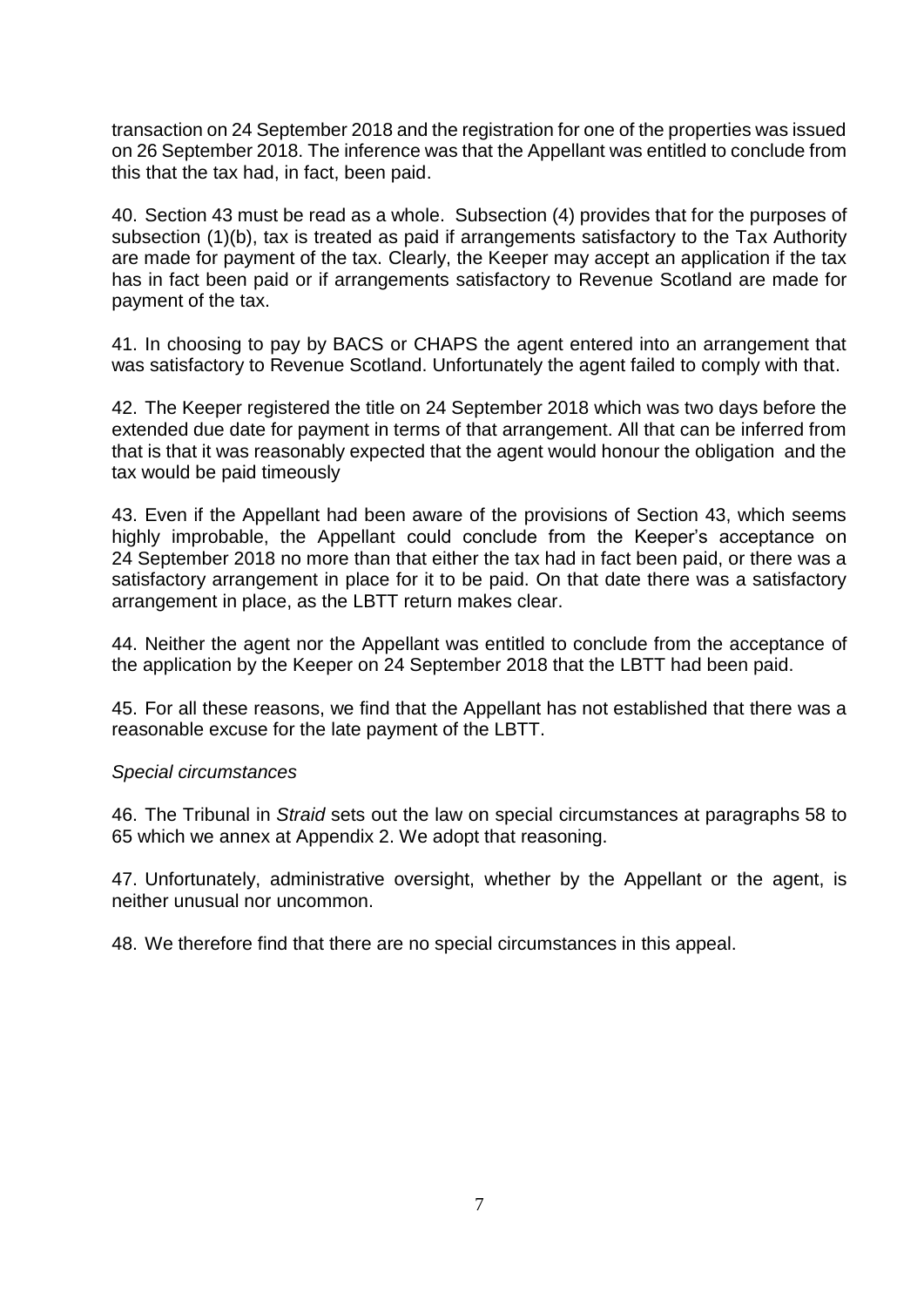#### *Fairness and proportionality*

49. Essentially it is argued that the penalty is unfair. Revenue Scotland relied on the decision of the Tribunal in *Dr Colin Goudie and Dr Amelia Sheldon v Revenue Scotland<sup>7</sup>* where at paragraph 67, having reviewed the decision of the Upper Tribunal in *HMRC v Hok<sup>8</sup>* it was held that "The Tribunal does not have jurisdiction to consider either fairness or Revenue Scotland's conduct." It does not. We agree.

50. Therefore the argument that the author of two letters was the same person and there was a lack of objectivity is irrelevant. However, we point out that that author had conducted the review, was independent of the decision maker and the second letter was simply in response to a further letter from the agent. There was no reason why he should not have replied.

51. Revenue Scotland's reminder system is a matter entirely for them.

52. Similarly, whether Revenue Scotland chooses to impose a penalty, or not, is not a matter for this Tribunal.

53. Our jurisdiction extends only to ascertaining the facts and then deciding whether the law has been correctly applied. In this instance it has.

54. In that context the alleged actions of HMRC are also entirely irrelevant.

55. The Tribunal in *Straid* sets out the law on proportionality at paragraphs 91 to 100 which we annex at Appendix 2. We adopt that reasoning.

56. Further, as Revenue Scotland correctly argue, the power to mitigate the penalty if there is a reasonable excuse or special circumstances, as was discussed in *HMRC v Total Technology<sup>9</sup> (*which in turn was discussed in *Straid*) means that the penalty regime is proportionate both in the round and at an individual level.

57.In any event, we do not accept the argument that the default in this instance is minor. We refer the Appellant to paragraph 96 of the decision of the Upper Tribunal in *Romasave (Property Services) LTD v HMRC<sup>10</sup>* which reads:

"Time limits imposed by law should generally be respected. In the context of an appeal right which must be exercised within 30 days…a delay of more than three months cannot be described as anything but serious and significant."

58. The payment of LBTT was made 95 days late in the context of a time limit for lodgement of the return (and therefore payment of the tax) of 30 days<sup>11</sup> beginning with the effective date of the transaction. The delay is therefore significant.

<sup>7</sup> [2018] FTSTC 3

<sup>8</sup> [2012] UKUT 363 (TCC)

<sup>9</sup> [2012] UKUT 418 (TCC)

<sup>10</sup> [2015] UKUT 254 (TCC)

 $11$  Section 29(3) LBTTA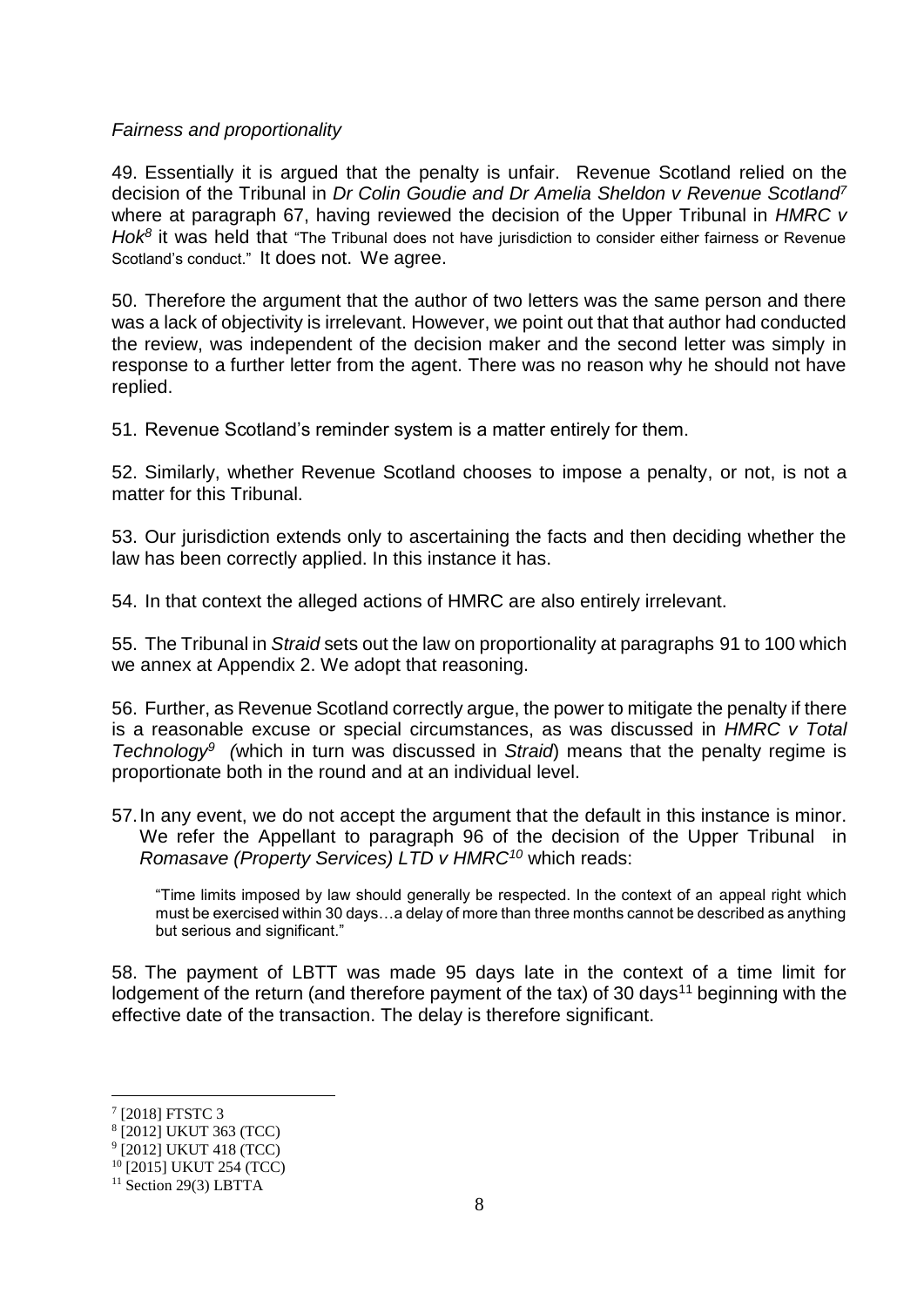## **Conclusion**

59. We accept Revenue Scotland's view of the matter. We dismiss the appeal and confirm the penalty of £318.

60. This document contains full findings of fact and reasons for the decision. Any party dissatisfied with this decision has the right to apply for permission to appeal on a point of law pursuant to Rule 38 of the First-tier Tribunal for Scotland Tax Chamber (Procedure) Regulations 2017. In terms of Regulation 2(1) of the Scottish Tribunals (Time Limits) Regulations 2016, any such application must be received by this Tribunal within 30 days from the date this decision is sent to that party.

## **ANNE SCOTT**

### **President**

### **RELEASE DATE: 18 December 2019**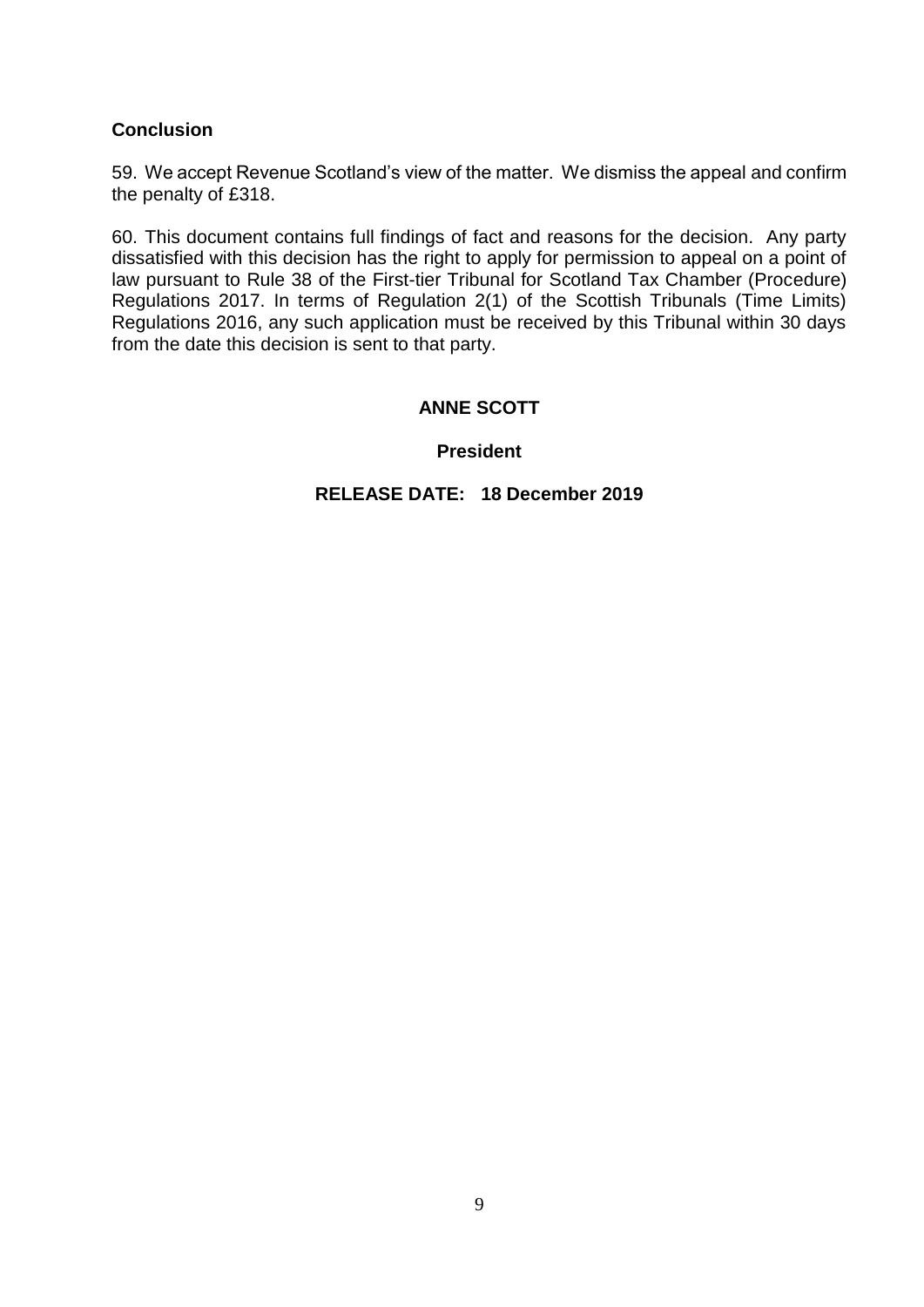### **RSTPA**

#### **168.— Penalty for failure to pay tax**

(1) A penalty is payable by a person ("P") where P fails to pay an amount of tax mentioned in column 3 of the following table on or before the date mentioned in column 4 of the table.

|    | Tax to which payment relates       | Amount of tax payable                                                                          | Date after which penalty<br>incurred                                                             |
|----|------------------------------------|------------------------------------------------------------------------------------------------|--------------------------------------------------------------------------------------------------|
| 1. | Land and buildings transaction tax | (a) Amount payable under<br>section 40 of the LBTT(S) Act<br>2013.                             | (a), (d) and (f) The date falling 30<br>days after the date by which the<br>amount must be paid. |
|    |                                    | (b) Additional amount payable as<br>a result of an adjustment under<br>section 66 of this Act. | $(b)$ , $(c)$ , $(e)$ and $(g)$ The date by<br>which the amount must be paid.                    |
|    |                                    | (c) Additional amount payable as<br>a result of an amendment under<br>section 83 of this Act.  |                                                                                                  |
|    |                                    | (d) Additional amount payable as<br>a result of an amendment under<br>section 87 of this Act.  |                                                                                                  |
|    |                                    | (e) Additional amount payable as<br>a result of an amendment under<br>section 93 of this Act.  |                                                                                                  |
|    |                                    | (f) Amount assessed under<br>section 95 of this Act in the<br>absence of a return.             |                                                                                                  |
|    |                                    | (g) Amount payable as a result of<br>an assessment under section 98<br>of this Act.            |                                                                                                  |
| 2. | Scottish landfill tax              | (a) Amount payable under<br>regulations made under section<br>25 of the LT(S) Act 2014.        | $(a)$ , $(b)$ , $(c)$ , $(e)$ and $(g)$ The date<br>by which the amount must be<br>paid.         |
|    |                                    | (b) Additional amount payable as<br>a result of an adjustment under<br>section 66 of this Act. | (d) and (f) The date falling 30<br>days after the date by which the<br>amount must be paid.      |
|    |                                    | (c) Additional amount payable as<br>a result of an amendment under<br>section 83 of this Act.  |                                                                                                  |
|    |                                    | (d) Additional amount payable as<br>a result of an amendment under<br>section 87 of this Act.  |                                                                                                  |
|    |                                    | (e) Additional amount payable as<br>a result of an amendment under                             |                                                                                                  |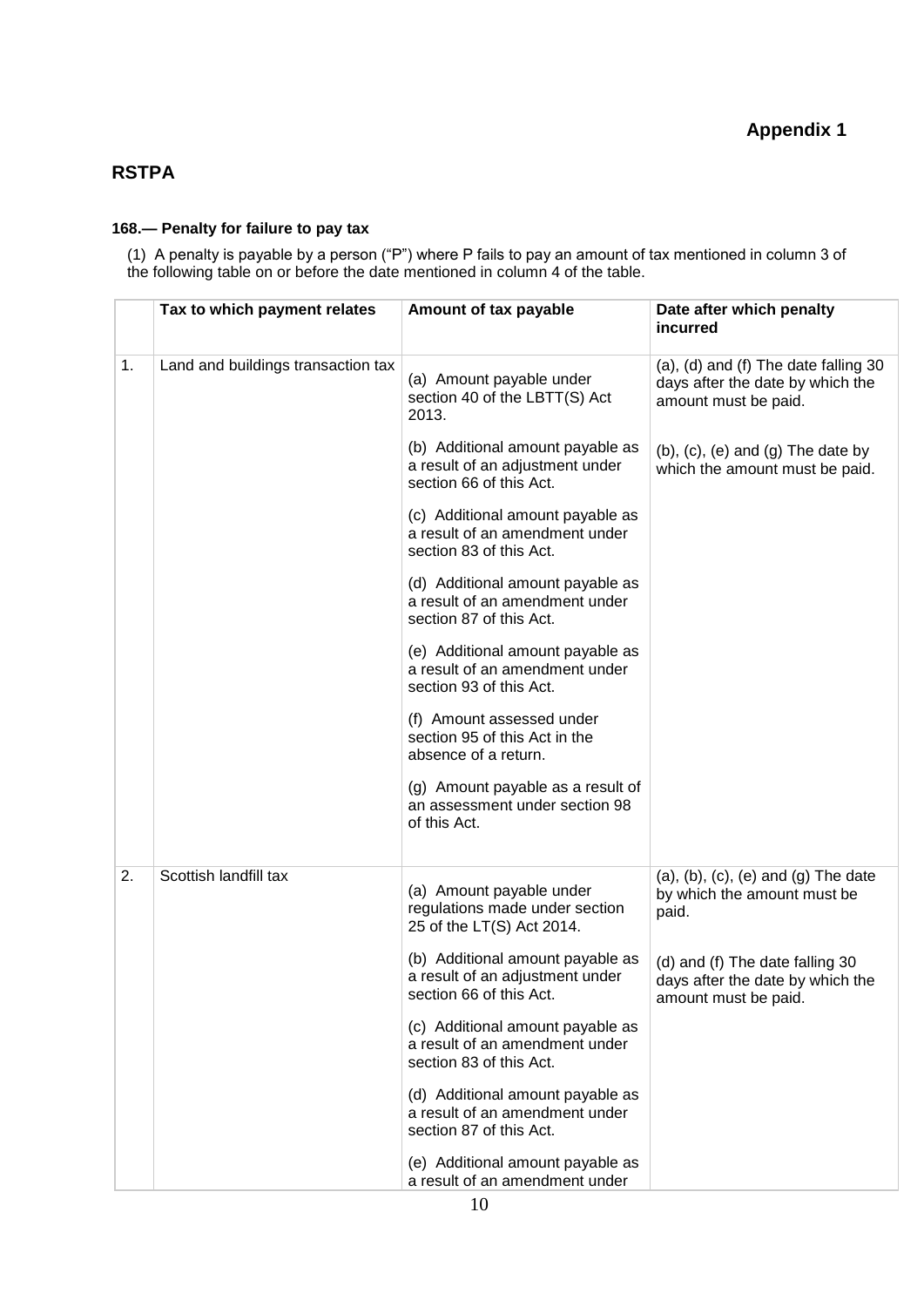| section 93 of this Act.                                                             |  |
|-------------------------------------------------------------------------------------|--|
| (f) Amount assessed under<br>section 95 of this Act in the<br>absence of a return.  |  |
| (g) Amount payable as a result of<br>an assessment under section 98<br>of this Act. |  |

(2) If P's failure falls within more than one provision of this section or of sections 169 to 173, P is liable to a penalty under each of those provisions.

(3) In sections 169 to 173*"penalty date"* , in relation to an amount of tax, means the day after the date mentioned in or for the purposes of column 4 of the table in relation to that amount.

- (4) Section 169 applies in the case of a payment falling within item 1 of the table.
- (5) Sections 170 to 173 apply in the case of a payment falling within item 2 of the table.

#### **169.— Land and buildings transaction tax: amounts of penalties for failure to pay tax**

- (1) This section applies in the case of a payment of tax falling within item 1 of the table in section 168.
- (2) P is liable to a penalty of 5% of the unpaid tax.

(3) If any amount of the tax is unpaid after the end of the period of 5 months beginning with the penalty date, P is liable to a penalty of 5% of that amount.

(4) If any amount of the tax is unpaid after the end of the period of 11 months beginning with the penalty date, P is liable to a penalty of 5% of that amount.

#### **177 Special reduction in penalty under Chapter 2**

- (1) Revenue Scotland may reduce a penalty under this Chapter if it thinks it right to do so because of special circumstances.
- (2) In subsection (1) "special circumstances" does not include—

(a) ability to pay, or

(b) the fact that a potential loss of revenue from one taxpayer is balanced by a potential overpayment by another.

- (3) In subsection (1) the reference to reducing a penalty includes a reference to—
	- (a) remitting a penalty entirely,
	- (b) suspending a penalty, and
	- (c) agreeing a compromise in relation to proceedings for a penalty.
- (4) In this section references to a penalty include references to any interest in relation to the penalty.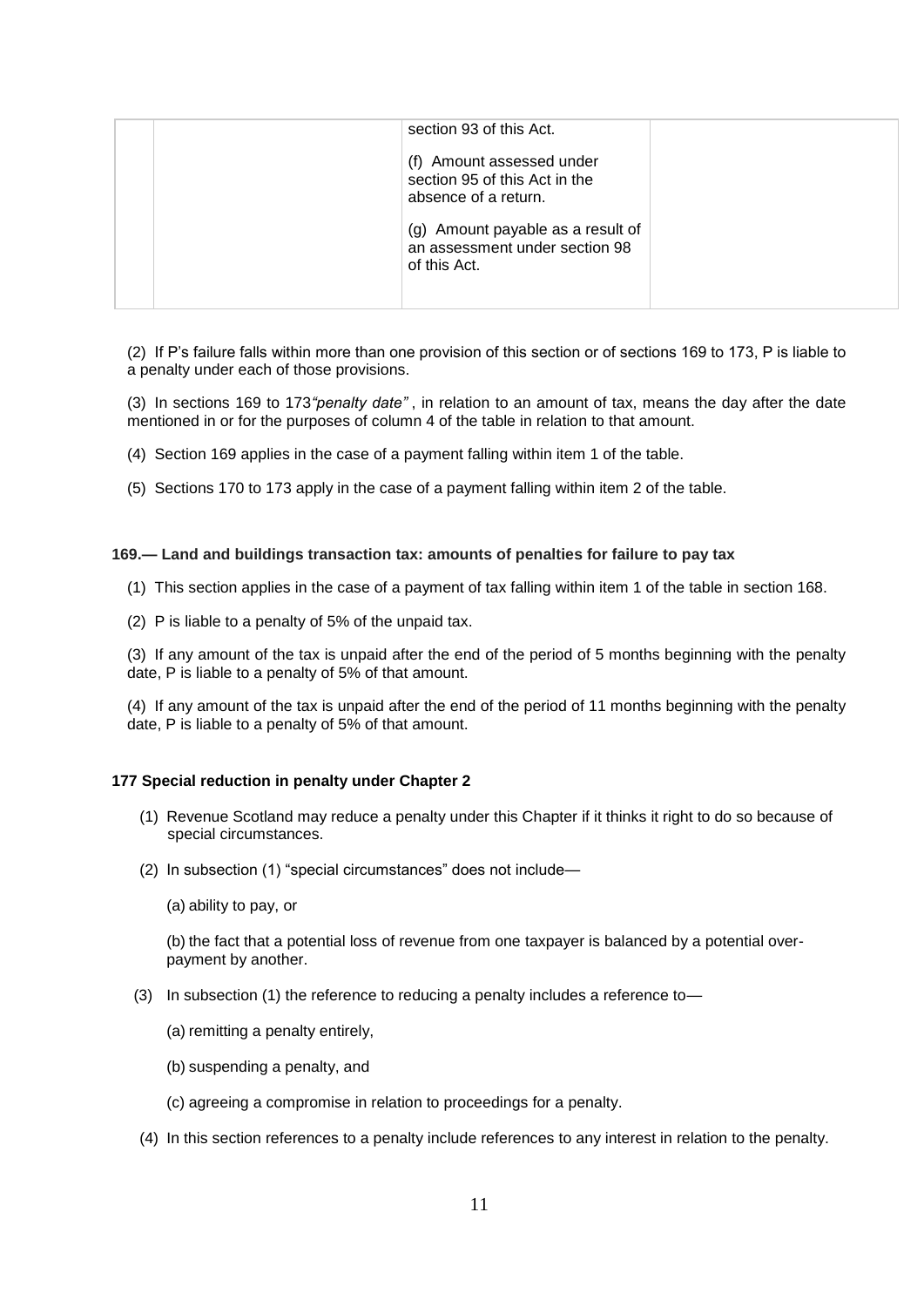(5) The powers in this section also apply after a decision of a tribunal or a court in relation to the penalty.

#### **178 Reasonable excuse for failure to make return or pay tax**

(1) If P satisfies Revenue Scotland or (on appeal) the tribunal that there is a reasonable excuse for a failure to make a return, liability to a penalty under sections 159 to 167 does not arise in relation to that failure.

(2) If P satisfies Revenue Scotland or (on appeal) the tribunal that there is a reasonable excuse for a failure to make a payment, liability to a penalty under sections 168 to 173 does not arise in relation to that failure.

(3) For the purposes of subsections (1) and (2)—

(a) an insufficiency of funds is not a reasonable excuse unless attributable to events outside P's control.

(b) where P relies on any other person to do anything, that is not a reasonable excuse unless P took reasonable care to avoid the failure, and

(c) where P had a reasonable excuse for the failure but the excuse has ceased, P is to be treated as having continued to have the excuse if the failure is remedied without unreasonable delay after the excuse ceased.

#### **LBTTA**

#### **40 — Payment of tax**

(1) Tax payable in respect of a land transaction must be paid to the Tax Authority.

(2) Where a return is to be made under any of the following provisions, the tax or additional tax payable must be paid at the same time as the return is made—

- (a) section 29 (land transaction return),
- (b) section 31 (return where contingency ceases or consideration ascertained),
- (c) section 33 (further return where relief withdrawn),
- (d) section 34 (return or further return in consequence of later linked transaction), or
- (e) in schedule 19 (leases)—
	- (i) paragraph 10 (return on 3-yearly review),
	- (ii) paragraph 11 (return on assignation or termination of lease),
	- (iii) paragraph 20 (return where lease for fixed term continues after end of term),
	- (iv) paragraph 22 (return in relation to lease for indefinite term),
	- (v) paragraph 30 (transactions which become notifiable on variation of rent or term).

(3) Tax payable as a result of the amendment of a return must be paid at the same time as the amendment is made.

(4) For the purposes of subsections (2) and (3), tax is treated as paid if arrangements satisfactory to the Tax Authority are made for payment of the tax.

(5) This section is subject to section 41 (application to defer payment of tax in case of contingent or uncertain consideration).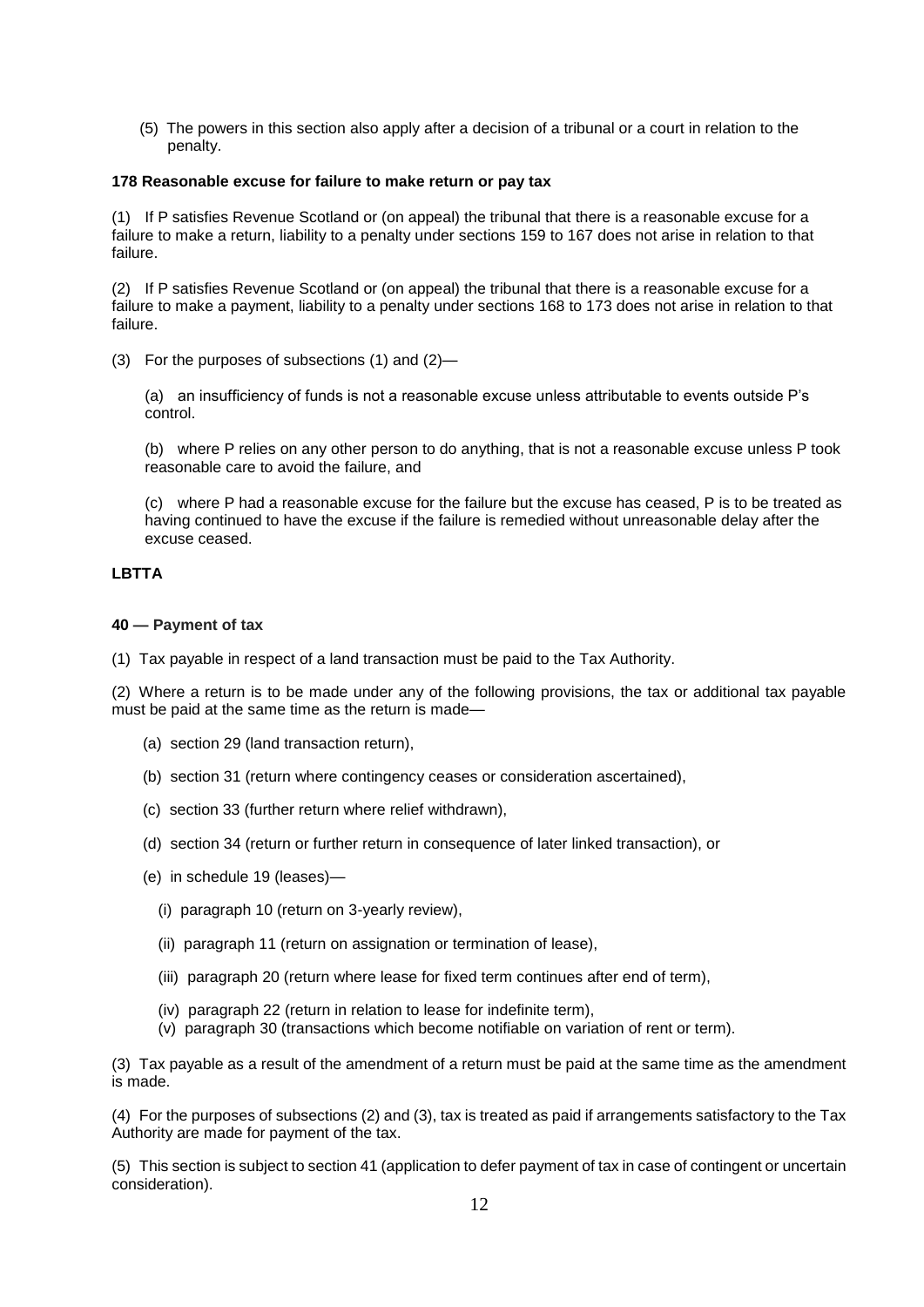#### **43 Return to be made and tax paid before application for registration**

(1) The Keeper of the Registers of Scotland ("the Keeper") may not accept an application for registration of a document effecting or evidencing a notifiable transaction unless—

- (a) a land transaction return has been made in relation to the transaction, and
- (b) any tax payable in respect of the transaction has been paid.

(2) The Tax Authority must provide the Keeper with such information as the Keeper reasonably requires to comply with subsection (1).

(3) In this section, "registration" means registration or recording in any register under the management and control of the Keeper.

(4) For the purposes of subsection (1)(b), tax is treated as paid if arrangements satisfactory to the Tax Authority are made for the payment of the tax.

(5) This section is subject to section 41 (application to defer payment of tax in case of contingent or uncertain consideration).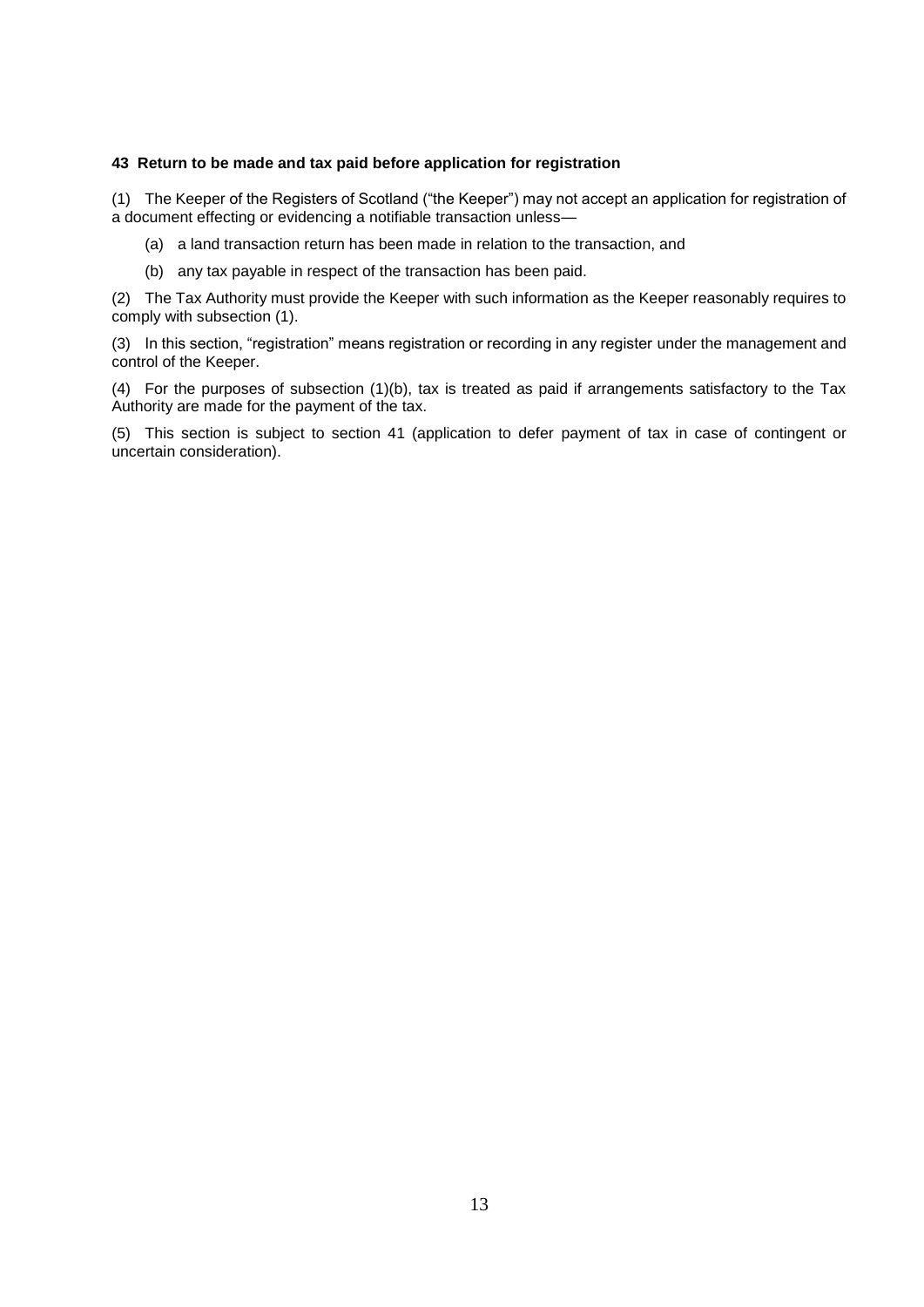### *Straid Farms Ltd v Revenue Scotland*

#### *Reasonable excuse*

42. The Scottish Parliament has balanced the interests of the taxpayer with those of the Exchequer. A taxpayer may be spared a penalty if the taxpayer has an excuse, but the excuse must be a reasonable one.

43. As we indicate above reasonable excuse is not defined in RSTPA. In interpreting a statutory provision, it is necessary to have regard to the purpose of the particular provision and, insofar as possible, interpret its language in a way which gives effect to that purpose. The recent case of *UBS AG v HMRC<sup>12</sup>* makes it clear that the ultimate question is whether the relevant statutory provision, viewed purposively, was intended to apply to the transaction, viewed realistically.

44. The concept of reasonable excuse is not confined to RSTPA and is to be found in the general tax law in the United Kingdom and in many other statutory contexts, particularly in the criminal law.

45. Lord Rodger of Earlsferry at paragraph 81 in *R v G<sup>13</sup>* says:

"… So the courts have recognised that any decision on whether an accused had a reasonable excuse must depend on the particular circumstances of case … whether or not an excuse is reasonable has to be determined in the light of the particular facts and circumstances of the individual case".

46. The test articulated by Judge Medd in *The Clean Car Company Limited v CEE<sup>14</sup>* has recently been approved in the context of Social Security legislation by Judge Rowland in *VT v SSWP<sup>15</sup>*. Judge Medd said:-

"…the test of whether there is a reasonable excuse is an objective one. In my judgement it is an objective test in this sense. One must ask oneself: was what the taxpayer did a reasonable thing for a responsible trader conscious of and intending to comply with his obligations regarding tax, but having the experience and other relevant attributes of the taxpayer and placed in the situation that the taxpayer found himself in at the relevant time, a reasonable thing to do… the question of whether a particular trader had a reasonable excuse should be judged by the standards of reasonableness which one would expect to be exhibited by a taxpayer who had a responsible attitude to his duties as a taxpayer … such a taxpayer would give a reasonable priority to complying with his duties in regard to tax and would conscientiously seek to ensure that his returns were accurate and made timeously … many other facts, may all have a bearing on whether, in acting as he did, he acted reasonably and so had a reasonable excuse".

<sup>&</sup>lt;sup>12</sup> 2016 UKSC 13

<sup>13</sup> 2009 UK HL 13

<sup>14</sup> 1991 VTTR 234

<sup>15</sup> 2016 UKUT 178 (AAC)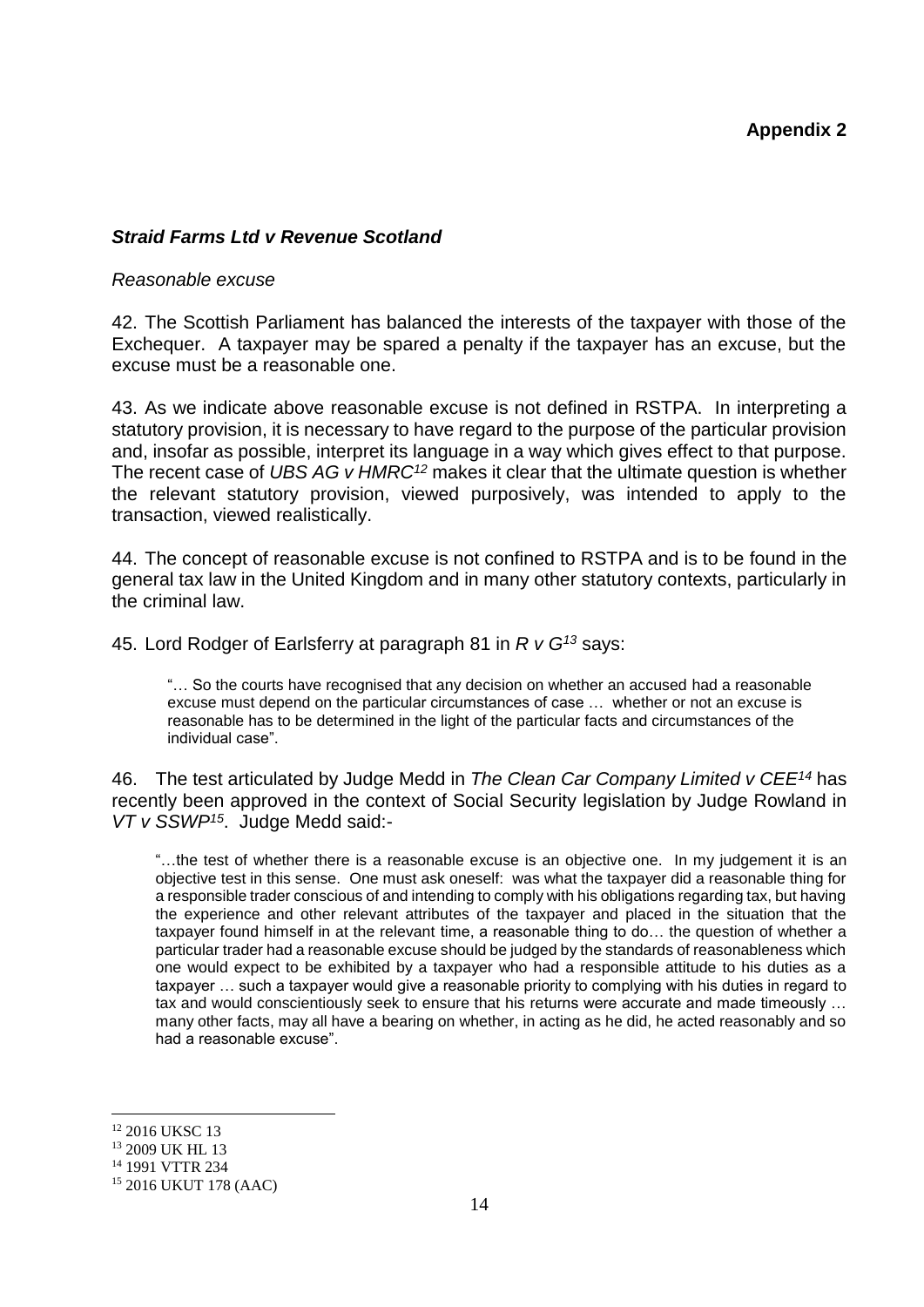### *Special circumstances*

58. Having found that there is no reasonable excuse, and that therefore the decision 20 that the penalty is payable is affirmed, as Judge Berner indicated in *Collis v Revenue & Customs Commrs8* ("Collis"), the Tribunal "…should normally go on to consider the amount of that penalty, including any decision regarding the existence or effect of any special circumstance ...".

59. Like reasonable excuse, special circumstances is not defined in RSTPA but the concept is to be found in the general tax law in the United Kingdom and in other statutory 25 contexts.

60. Section 177 RTSPA gives Revenue Scotland discretion to reduce the penalty because of special circumstances. The Tribunal has exactly the same discretion. That is not the case in UK tax law (eg paragraph 22 Schedule 55 Finance Act 2009) where the FTT, in the first instance, has to decide whether HMRC's decision on special 30 circumstances is "flawed" in a judicial review sense of that term.

61. The expression special circumstances was considered in relation to employment law in the well-known decision of the Court of Appeal in *Clarks of Hove Limited v Bakers Union9* where Jeffrey Lane LJ said at page 1216 in a much quoted passage:

"What, then is meant by 'special circumstances'? Here we come to the crux of the case …

In other words, to be special the event must be something out of the ordinary, something uncommon; and that is the meaning of the word 'special' in the context of this Act".

62. As long ago as 1971, in a House of Lords decision dealing with special circumstances in the Finance Act 1965, Lord Reid in *Crabtree v Hinchcliffe (Inspector of Taxes)<sup>16</sup>* said "Special must mean unusual or uncommon - perhaps the nearest word to it in this context is 'abnormal'".

63. The meaning of the expression special circumstances, in Schedule 24 Finance Act 2007, was examined by the UK Tribunal in *Collis* where the Tribunal said at paragraph 40:

"To be a special circumstance the circumstance in question must operate on the particular individual, and not be a mere general circumstance that applies to many taxpayers by virtue of the schemes or provisions themselves".

We agree.

64. In our view, special circumstances must mean something different from, and wider than, reasonable excuse for if its meaning were to be confined within that of reasonable excuse, Section 177 would be redundant. Furthermore because Section 177 envisages the suspension of a penalty, not only entire remittance, it must be capable of encompassing circumstances in which there is some culpability for the failure, i.e. where it is right that some part of the penalty should be borne by the taxpayer. Accordingly, in our

<sup>&</sup>lt;u>.</u> <sup>16</sup> 1971 3 All ER 967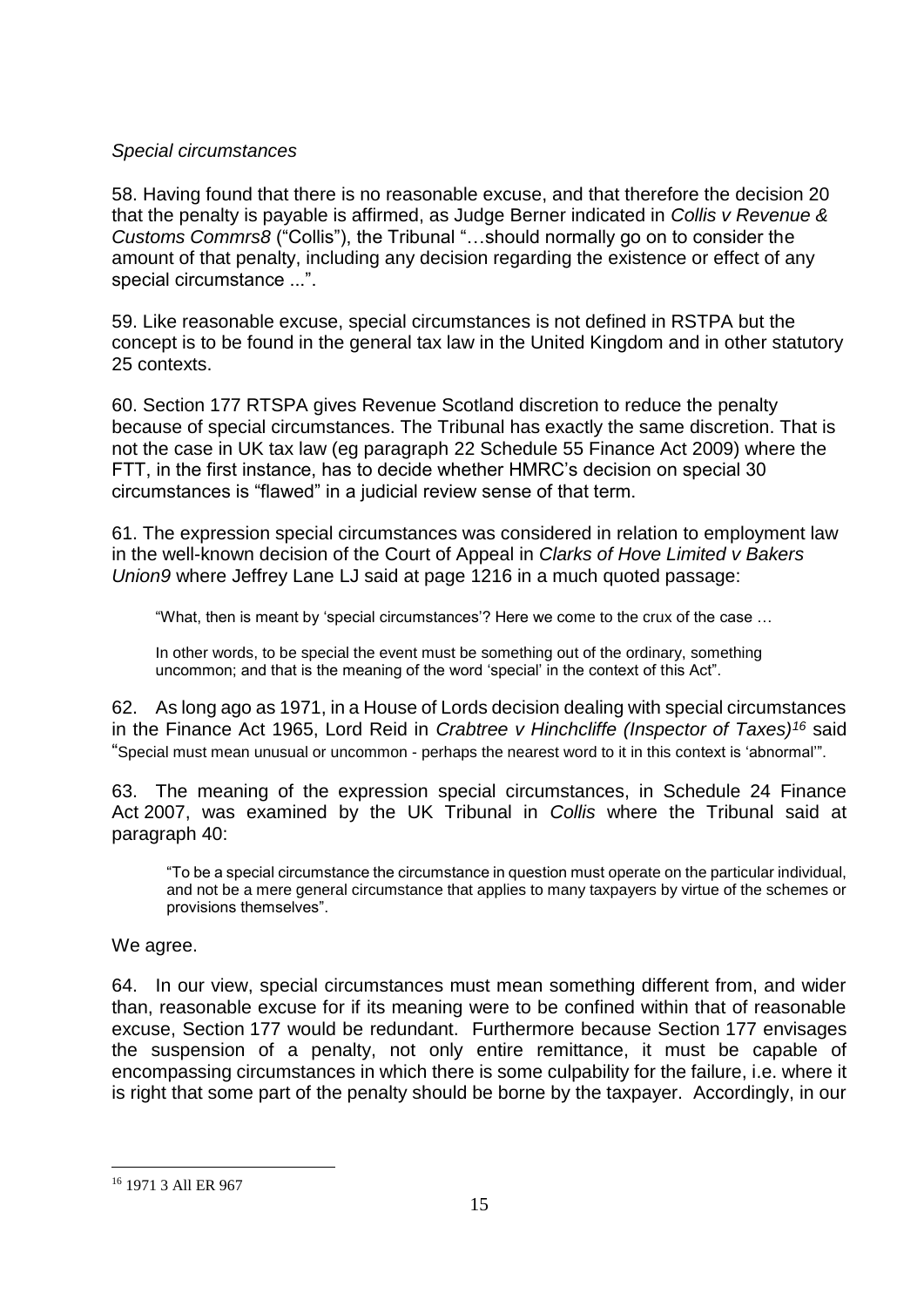view, special circumstances encompass a situation in which it would be significantly unfair to the taxpayer to bear the whole penalty.

65. We agree with Revenue Scotland in their guidance RSTP3023 that because the legislation already provides a reduction for the quality of the taxpayer's disclosure and for reasonable excuse that those will not amount to special circumstances. The logical consequence of that is, as was decided in *White v HMRC<sup>17</sup> at* paragraph 70, that "…special circumstances must relate to matters which cannot be taken into account in the reductions set out in the statute, and go to the events underlying the understatement…" or in this case late payment.

### *Proportionality*

91. This is an area where there is extensive jurisprudence.

92. The Upper Tribunal in *HMRC v Total Technology<sup>18</sup>* ("Total") stated at paragraph 74:

"[74] We turn then to the question whether proportionality is to be assessed at a high level, that is to say whether it is correct to view the default surcharge regime as a whole, recognising the possibility of its producing, in some cases, a disproportionate and possibly entirely unfair result; or whether proportionality is to be assessed at an individual level by asking whether the penalty imposed on a particular taxpayer on the particular facts of its case is disproportionate."

93. The Tribunal went on to say at paragraph 76, that:

"Even if the structure of the surcharge regime is a rational response to the late filing of returns and the late payment of VAT, it is, nonetheless necessary to consider the effect of the regime on the particular case in hand. It is necessary to do so not least because …a penalty must not be disproportionate to the gravity of the infringement …".

94. We are not concerned here with the penalty scheme as a whole but rather confine ourselves to looking at the penalty at an individual level.

95. The starting point for that is Article 1 to the First Protocol ("A1P1") to the European Convention for the Protection of Human Rights and Fundamental Freedoms. That reads:

"Every natural or legal person is entitled to the peaceful enjoyment of his possession. No one shall be deprived of his possessions except in the public interest and subject to the conditions provided for by law and by the general principles of international law.

The preceding provisions shall not, however, in any way impair the right of a State to enforce such laws as it deems necessary to control the use of property in accordance with the general interest or to secure the payment of taxes or other contributions or penalties."

96. The appellant is a "legal person". In *Anderson* it is reported at paragraph 19 that Revenue Scotland accepts that if A1P1 were to be engaged then that could be considered as a special circumstance in terms of section 177 RSTPA, albeit it was not in that case. At paragraph 20 it is reported that in considering proportionality, Revenue Scotland relied on the four stage criteria expounded by Lord Sumption at [20] in *Bank Mellat v HM Treasury<sup>19</sup>* ("Mellat") and that reads:

<sup>17</sup> 2012 UKFTT 364 (TC)

<sup>18</sup> 2012 UKUT 418 (TCC)

<sup>19</sup>2013UKSC 39